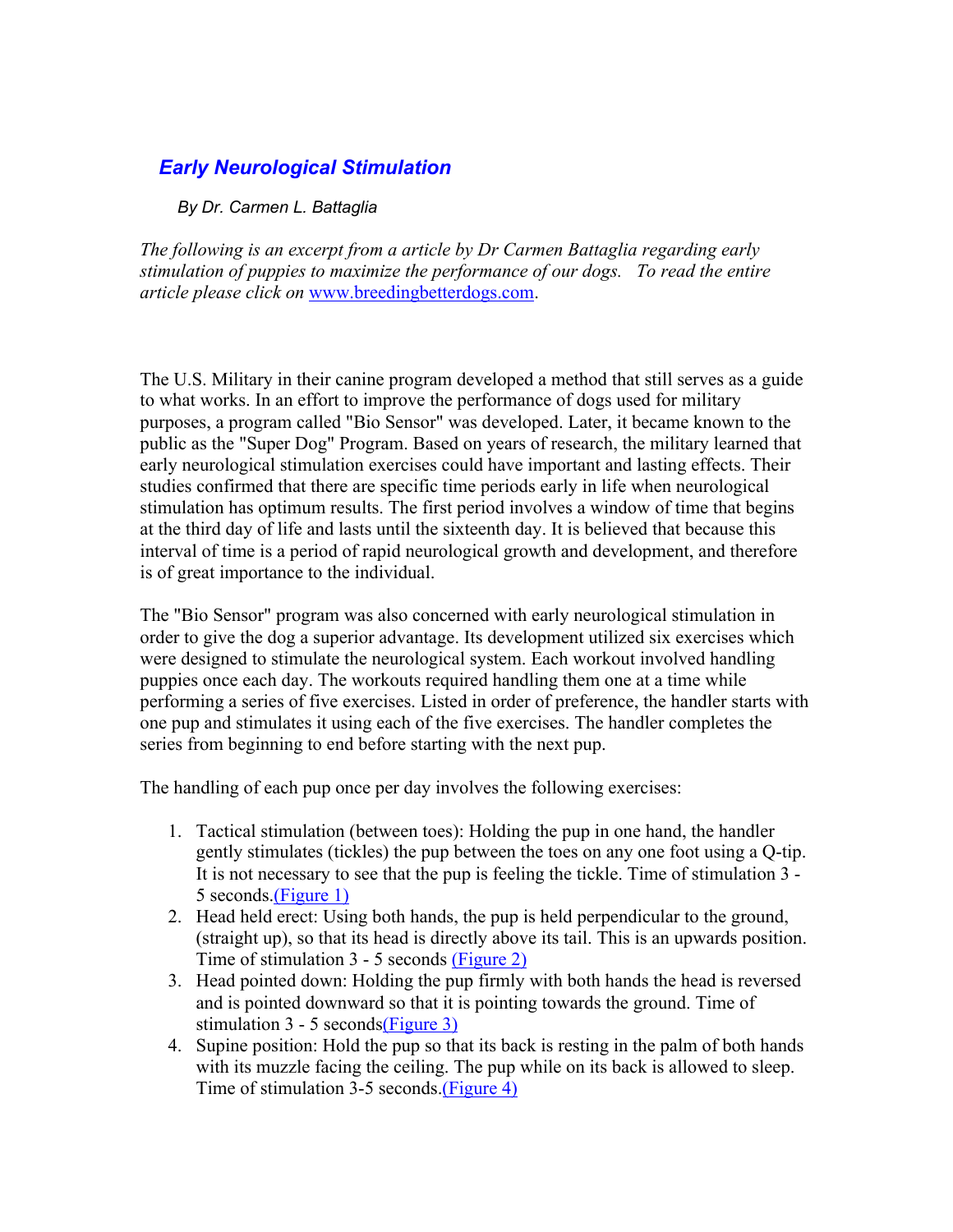5. Thermal stimulation: Use a damp towel that has been cooled in a refrigerator for at least five minutes. Place the pup on the towel, feet down. Do not restrain it from moving. Time of stimulation 3-5 seconds. (Figure 5)

These five exercises will produce neurological stimulations, none of which naturally occur during this early period of life. Experience shows that sometimes pups will resist these exercises, others will appear unconcerned. In either case a caution is offered to those who plan to use them.

**Do not repeat them more than once per day and do not extend the time beyond that recommended for each exercise. Over stimulation of the neurological system can have adverse and detrimental results. These exercises impact the neurological system by kicking it into action earlier than would be normally expected, the result being an increased capacity that later will help to make the difference in its performance. Those who play with their pups and routinely handle them should continue to do so because the neurological exercises are not substitutions for routine handling, play socialization or bonding.**

## *Benefits of Stimulation*

Five benefits have been observed in canines that were exposed to the Bio Sensor stimulation exercises.

The benefits noted were:

- 1. Improved cardio vascular performance (heart rate)
- 2. Stronger heart beats
- 3. Stronger adrenal glands
- 4. More tolerance to stress
- 5. Greater resistance to disease.

In tests of learning, stimulated pups were found to be more active and were more exploratory than their non- stimulated littermates over which they were dominant in competitive situations.

Secondary effects were also noted regarding test performance. In simple problem solving tests using detours in a maze, the non-stimulated pups became extremely aroused, whined a great deal, and made many errors. Their stimulated littermates were less disturbed or upset by test conditions and when comparisons were made, the stimulated littermates were more calm in the test environment, made fewer errors and gave only an occasional distress sound when stressed.

## **Conclusion**

Breeders can now take advantage of the information available to improve and enhance performance. Generally, genetics account for about 35% of the performance, but the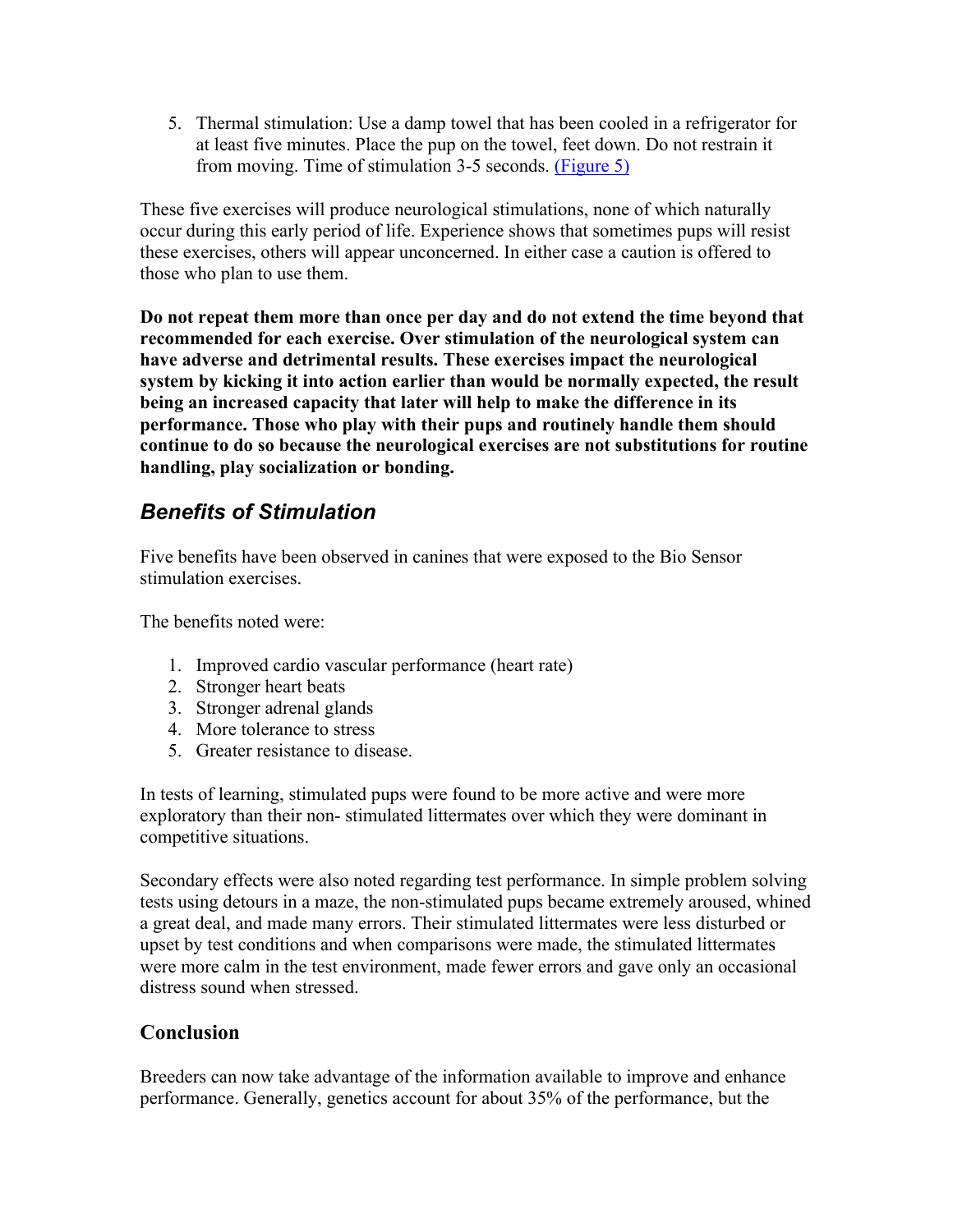remaining 65‰ (management, training, nutrition) can make the difference. In the management category, it has been shown that breeders should be guided by the rule that it is generally considered prudent to guard against under and over stimulation. Short of ignoring pups during their first two months of life, a conservative approach would be to expose them to children, people, toys and other animals on a regular basis. Handling and touching all parts of their anatomy is also a necessary part of their learning which can be started as early as the third day of life. Pups that are handled early and on a regular basis generally do not become hand-shy as adults.

Because of the risks involved in under-stimulation, a conservative approach to using the benefits of the three stages has been suggested based primarily on the works of Arskeusky, Kellogg, Yearkes and the "Bio Sensor" program (later known as the "Super Dog Program").

Both experience and research have dominated the beneficial effects that can be achieved via early neurological stimulation, socialization and enrichment experiences. Each has been used to improve performance and to explain the differences that occur between individuals, their trainability, health and potential. The cumulative effects of the three stages have been well documented. They best serve the interests of owners who seek high levels of performance when properly used. Each has a cumulative effect and contributes to the development and the potential for individual performance.

#### References:

- Battaglia, C.L., "Loneliness and Boredom" Doberman Quarterly, 1982
- Kellogg, W.N. & Kellogg The Ape and the Child, New York: McGraw Hill
- Scott & Fuller, (1965) Dog Behavior The Genetic Basics, University Chicago Press
- Scott, J.P., Ross, S., A.E. and King D.K. (1959) The Effects of Early Enforced Weaning Behavior of Puppies, J. Genetics Psychologist, p 5: 261-81.

### **Early Stimulation Exercises**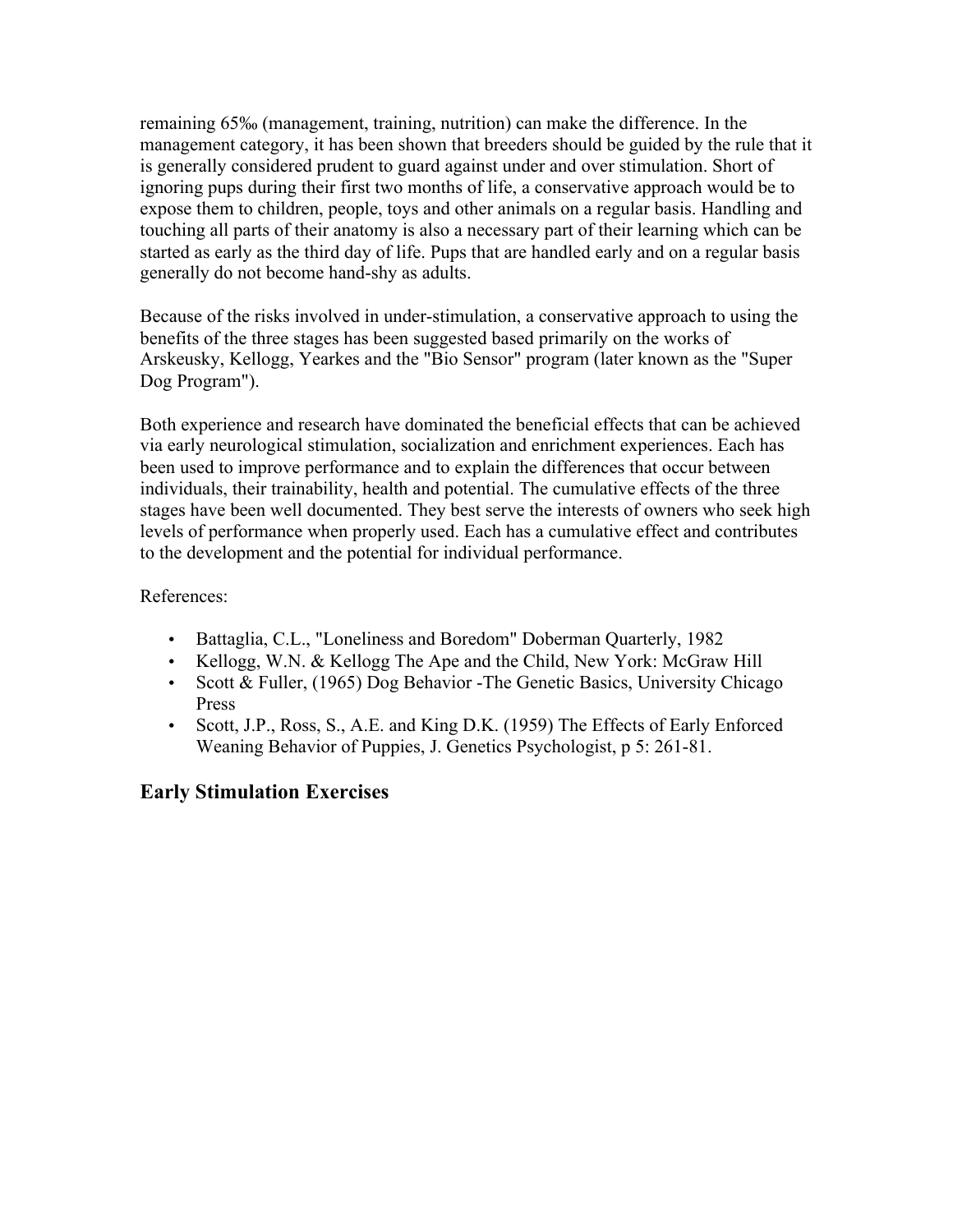• Figure # 1 Tactical stimulation



• Figure # 2 Head held erect

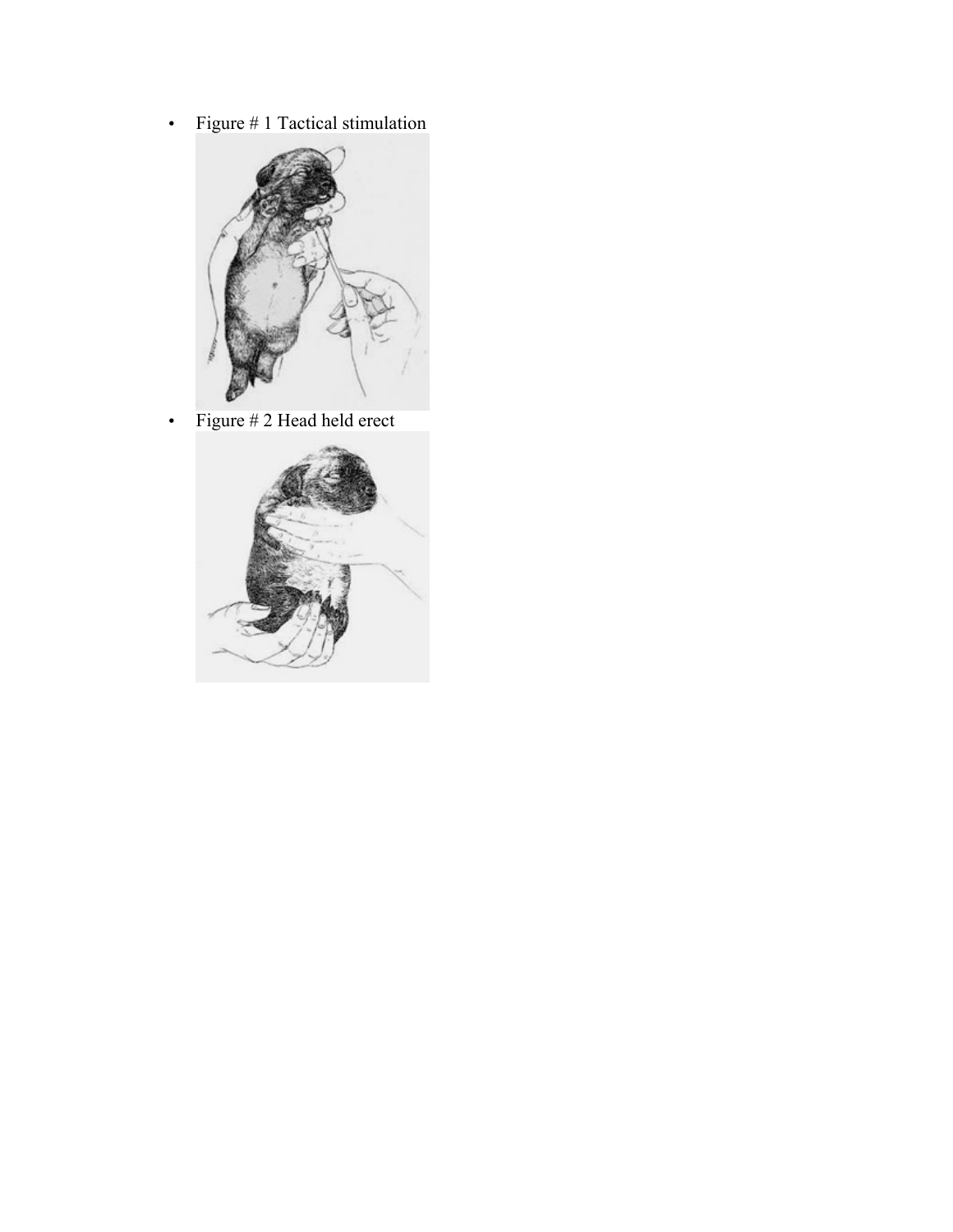• Figure # 3 Head pointed down



• Figure # 4 Figure Supine position